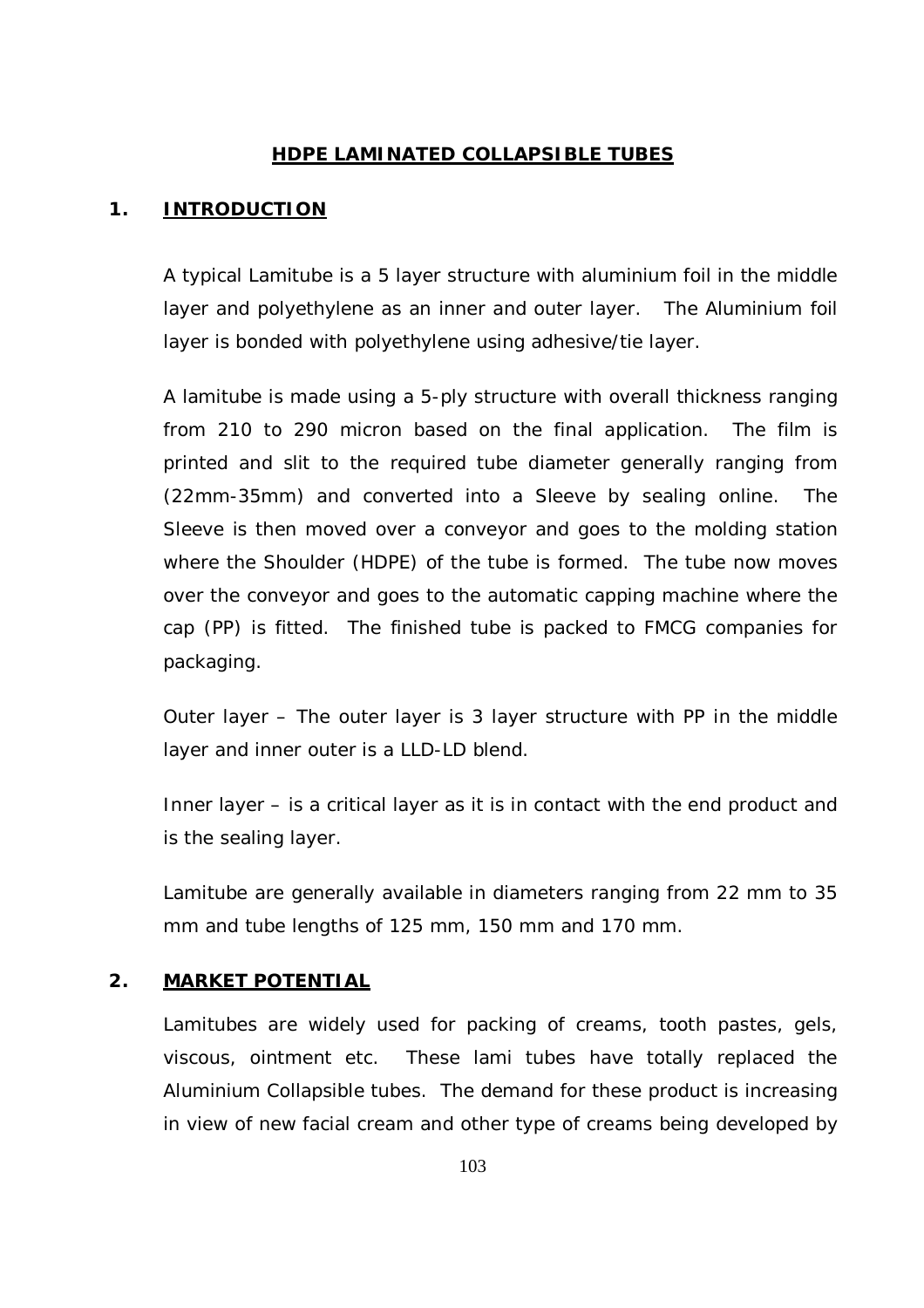the Multi National Companies. In view of the increase in population, and growing demand for creams, ointment etc., the demand will be increasing 10 to 15% every year.

# **3. BASIS & PRESUMPTIONS**

(i) The output capacity is taken as 100 Kgs/hr. The unit will work at 20 hrs. per day for 25 working days in a month and 300 days in a year. The output capacity may vary from machinery to machinery and the cost of machinery may also vary from supplier to supplier.

(ii) The time period for achieving the full envisaged capacity utilisation is six months

- (iii) The labour wages are as per the prevailing rates in the market
- (iv) The rate of interest for fixed and working capital is taken as 12 per cent
- (v) The margin money requirement for this project is 30 per cent
- (vi) The pay back period of this project is 5 years
- (vii) The rate of land is taken @ Rs. 500/-per sq. mtr. and construction charges are taken @ Rs. 3500 per sq. mtr. This may also vary from place to place.
- (viii) The present profile has to be updated taking into prevailing cost of land, building, machinery etc. at the time of implementation of the project

# **4. IMPLEMENTATION SCHEDULE**

| The Time requirement for preparation of Project report : |  | I wo      |
|----------------------------------------------------------|--|-----------|
| months                                                   |  |           |
| Time requirement for selection of Site                   |  | One month |
| Time required for registration as Small Scale Unit       |  | One.      |
| Week                                                     |  |           |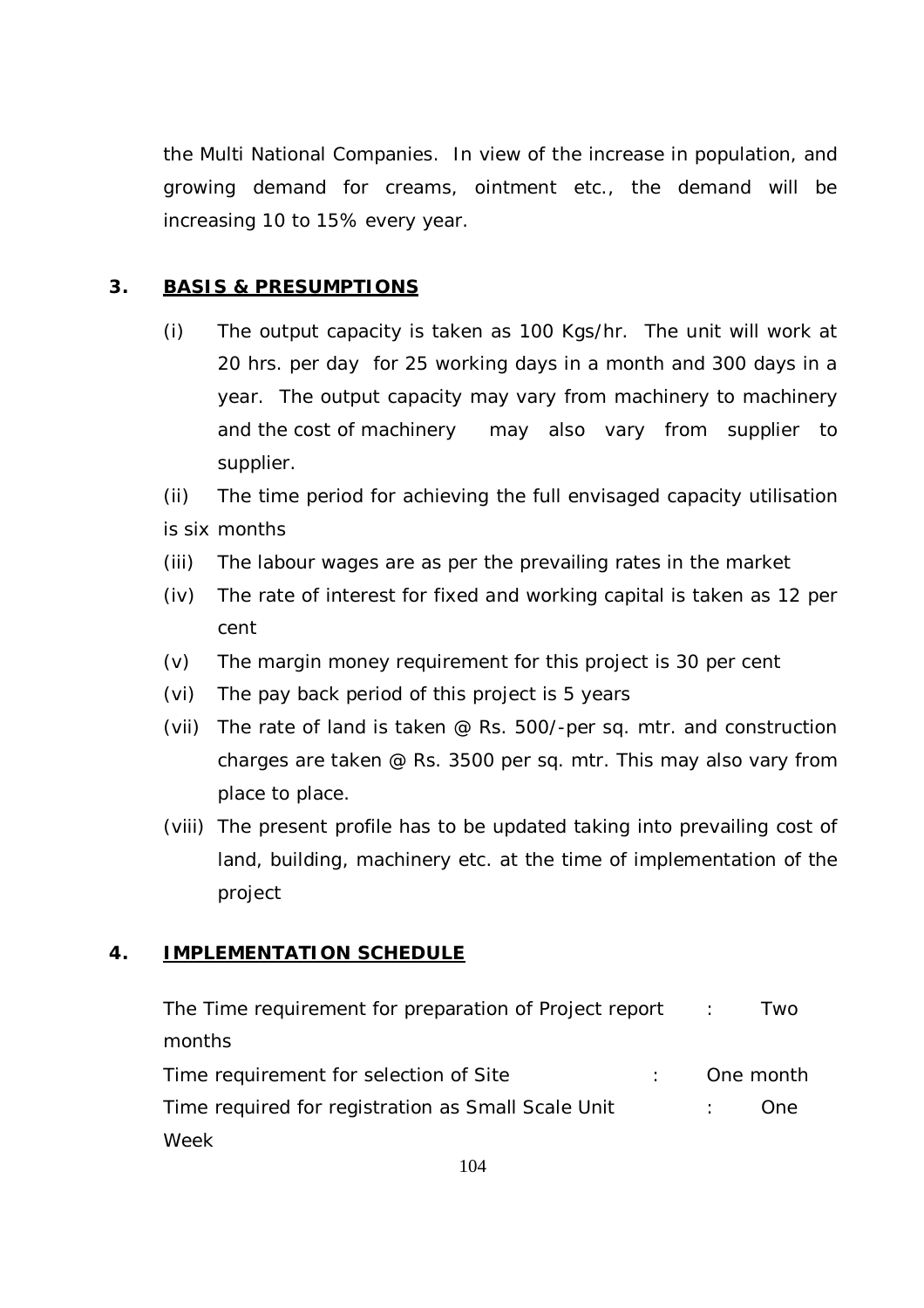Time required for acquiring the loan Machinery procurement, erection and commissioning : Three months Recruitment of labourer etc. The contract of the month of the set of the month of the month Trial runs : One month

# **5. TECHNICAL ASPECT**

#### MANUFACTURING PROCESS

- 1. The web material on receipt is slit into reels the width being equal to the length.
- 2. The slit reels can be printed upto 6 colours in reel form with attractive designs. It is also possible to rotogravure print the web and apply in LDPE overcoat to bury the print.

#### 24

- 3. The printed web is fed onto tube making machine. This forms the body of the tube and welds the injection-moulded shoulder in place. This process must be done in an air conditioned room and dust free production area.
- 4. The tube is then tapped for delivery to clients.
- 5. Filling and sealing-Conventional filling equipment used for filling aluminium tubes can also be used for Lamitubes. However the machines need to be modified by removal of the crimping station which would have to be replaced by ultrasonic or high frequency sealing and trimming/cooling station.

## **6. QUALITY & STANDARD**

The Laminated Collapsible Tubes are manufactured as per customers' specification

**7. PRODUCTION CAPACITY** (Per Annum)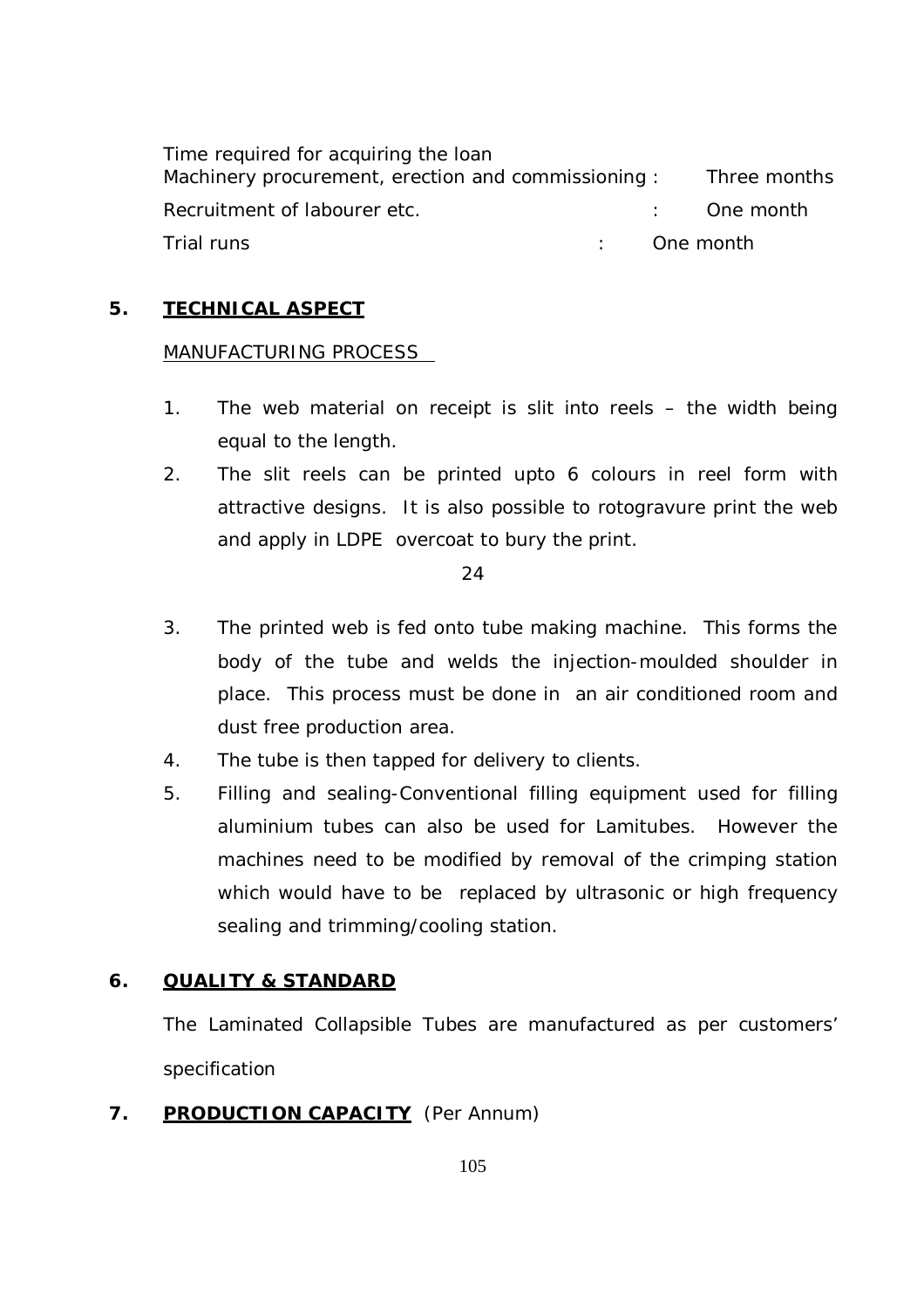(a) Quantity (M.T.) : 600 (b) Value (Rs.) : 5,70,00,000.00

## **8. TOTAL POWER REQUIREMENT**

Total connected load (KW) : 100

## **9. POLLUTION CONTROL MEASURES**

The unit does not create any pollution. However, a proper ventilation should be made in the processing area for the better circulation of the fresh air.

## **10. ENERGY CONSERVATION**

Entrepreneurs may select energy efficient machinery and proper planning has also to be made for saving energy in the unit.

## **11. FINANCIAL ASPECT**

# A. FIXED CAPITAL

|       | i)                            | <b>LAND &amp; BUILDING:</b>      |                 |                         |     |            | Area sq. mtrs. Rate Rs. per Sq. mtr. |
|-------|-------------------------------|----------------------------------|-----------------|-------------------------|-----|------------|--------------------------------------|
|       |                               | (Rs.) Land                       |                 | 300                     |     | 500.00     |                                      |
|       |                               | 1,50,000.00                      | <b>Building</b> |                         | 100 |            | 3500.00                              |
|       |                               | 3,50,000.00                      |                 |                         |     |            |                                      |
|       | 5,00,000.00                   |                                  |                 |                         |     | Total:     |                                      |
|       |                               |                                  |                 | 25                      |     |            |                                      |
|       | ii)                           | <b>MACHINERY &amp; EQUIPMENT</b> |                 |                         |     |            |                                      |
| (Rs.) |                               | <u>Sr. No.</u>                   |                 | Description of machines |     | Qtv.(Nos.) |                                      |
|       |                               | (a) Production Unit              |                 |                         |     |            |                                      |
|       | i) Extrusion Blown Film Plant |                                  |                 |                         |     |            |                                      |
|       |                               | 26,00,000.00                     |                 |                         |     |            |                                      |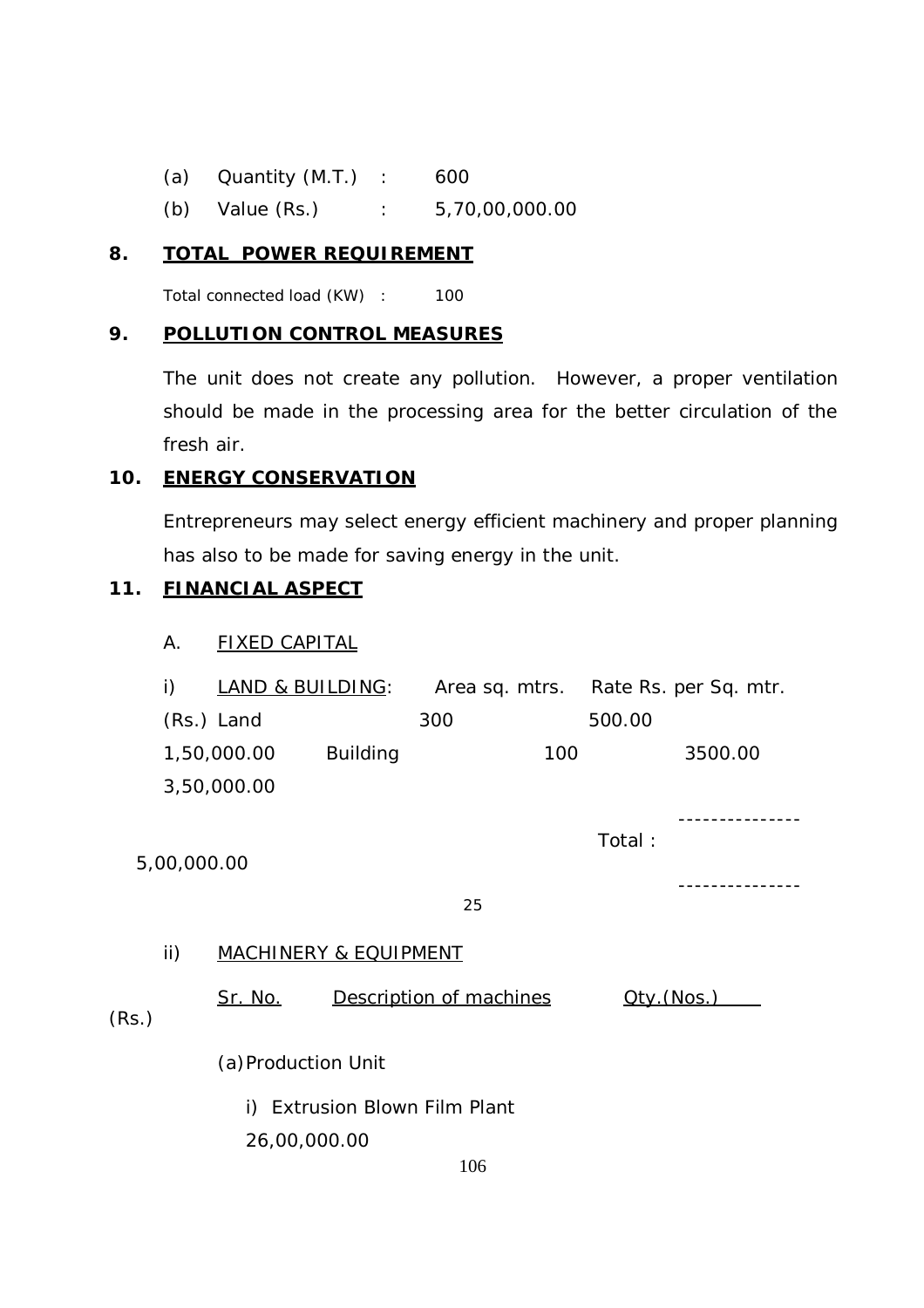| ii) Extrusion Coating Plant                                                                    | 18,75,000.00   |
|------------------------------------------------------------------------------------------------|----------------|
| iii) Lamination Plant                                                                          | 18,00,000.00   |
| iv) Printing Machine                                                                           | 15,00,000.00   |
| v) Laminated Tube body making machine                                                          |                |
| 10,00,000.00                                                                                   |                |
| vi) Solder Moulding Machine                                                                    |                |
| 1,00,000.00                                                                                    |                |
| Tumble Mixer & Grinder<br>vii)                                                                 |                |
| 50,000.00                                                                                      |                |
| vii)<br><b>Plastic Crusher</b>                                                                 |                |
| 25,000.00                                                                                      |                |
| v) Filling & Sealing Machine                                                                   |                |
| 25,000.00                                                                                      |                |
| vi) Capping Machine                                                                            | 25,000.00      |
| (b) Testing Equipment & Other Accessories<br>50,000.00                                         |                |
| (c) Electrification & Installation $@$ 10% of cost & machinery<br>9,05,000.00<br>$(a)$ & $(b)$ |                |
| (d) Pre-operative expenses<br>50,000.00                                                        |                |
| Total cost of machinery & equipment (a to d)<br>1,00,05,000.00                                 |                |
| (e) Cost of Moulds & Dies                                                                      |                |
| 1,00,000.00                                                                                    |                |
| (f) Cost of Office Equipment/Furniture/Computers etc.<br>3,00,000.00                           |                |
| Total:                                                                                         | 1,04,05,000.00 |
| Fixed Capital - (i) + (ii) = $5,00,000.00 + 1,04,05,000.00 =$                                  |                |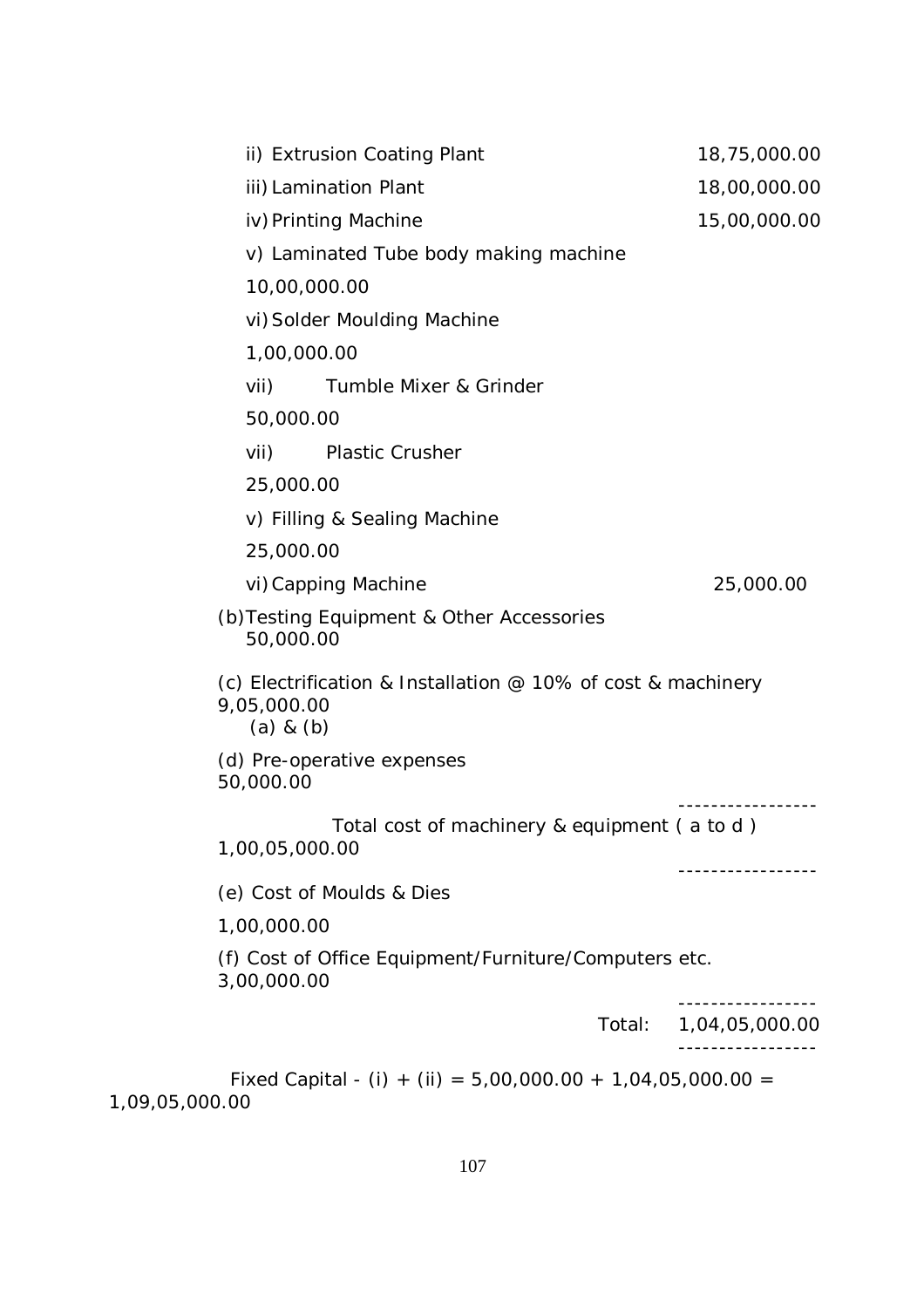# B. WORKING CAPITAL

# i) Staff and Labour (Per Month)

|          | (Rs.)   | Designation            |                                                                 | Nos. | Salary (Rs.)              |             |
|----------|---------|------------------------|-----------------------------------------------------------------|------|---------------------------|-------------|
|          |         |                        |                                                                 |      |                           |             |
|          |         |                        | Production Engineer/Manager                                     | 1    | 10,000.00                 | 10,000.00   |
|          |         | <b>Sales Executive</b> |                                                                 | 1    | 5,000.00                  | 5,000.00    |
|          |         |                        | Accountant-cum- Store Keeper                                    | 1    | 4,000.00                  |             |
| 4,000.00 |         |                        |                                                                 |      |                           |             |
|          |         |                        |                                                                 | 26   |                           |             |
|          |         | Watchman               |                                                                 | 2    | 3,000.00                  | 6,000.00    |
|          |         | <b>Skilled Workers</b> |                                                                 | 3    | 3,500.00                  | 10,500.00   |
|          | Helpers |                        |                                                                 | 3    | 3,000.00                  | 9,000.00    |
|          |         |                        |                                                                 |      |                           | 44,500.00   |
| 4,450.00 |         |                        | Add perquisite @ 10% of the Salary                              |      |                           |             |
|          |         |                        |                                                                 |      | Total:                    | 48,950.00   |
|          |         |                        |                                                                 |      | Or Say Rs.                | 49,000.00   |
|          | ii)     |                        | Raw Material (Per Month)                                        |      | Qty. (M.T.) Rate/MT (Rs.) |             |
| (Rs.)    |         |                        |                                                                 |      |                           |             |
|          |         |                        | <b>HDPE Granules</b>                                            | 50   | 75,000                    |             |
|          |         |                        | 37,50,000.00                                                    |      |                           |             |
|          | iii)    |                        | Utilities (per month):                                          |      |                           | (Rs.)       |
|          |         | a)                     | Power<br>(60% utilisation x 100 KW x 500 hrs. x Rs. 5 per unit) |      |                           | 1,50,000.00 |
| 2,000.00 |         | b)                     | Water                                                           |      |                           |             |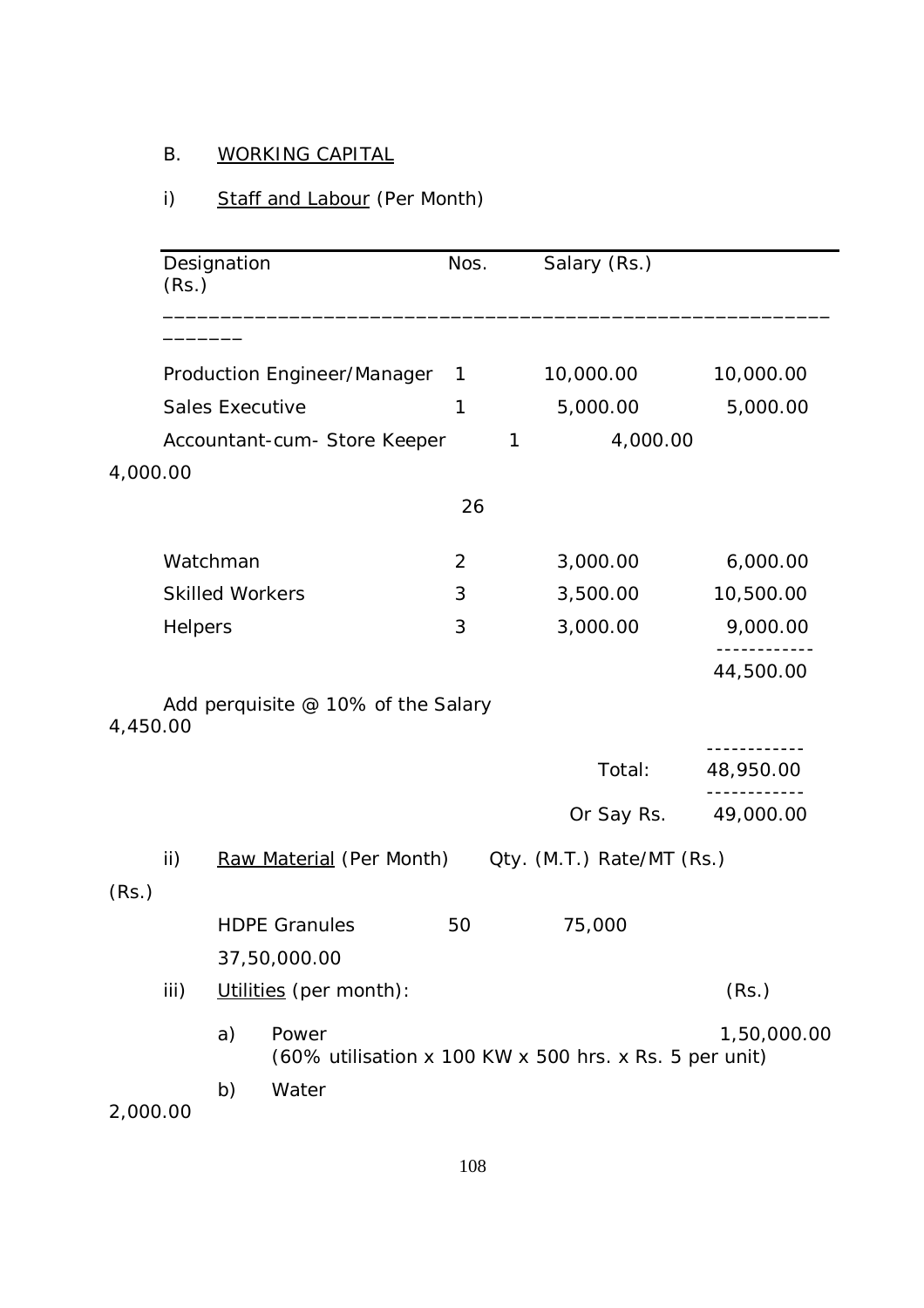|              |              |                                          |        | ---------                          |
|--------------|--------------|------------------------------------------|--------|------------------------------------|
|              |              |                                          | Total: | 1,52,000.00<br>- - - - - - - - - - |
| iv)<br>(Rs.) |              | Other Contingent Expenses (Per month)    |        |                                    |
|              | q)           | Repairs and Maintenance                  |        |                                    |
|              |              | 1,000.00                                 |        |                                    |
|              | r)           | <b>Transportation Charges</b>            |        | 5,000.00                           |
|              | S)           | Postage and stationery                   |        | 1,000.00                           |
|              | t)           | Telephone/Fax/Computer                   |        |                                    |
|              |              | 2,000.00                                 |        |                                    |
|              | u)           | <b>Consumable Stores</b>                 |        |                                    |
|              |              | 1,000.00                                 |        |                                    |
|              | V)           | Advertisement & Publicity                |        |                                    |
|              |              | 2,000.00                                 |        |                                    |
|              | w)           | Insurance                                |        | 4,000.00                           |
|              | X)           | Miscellaneous Expenses                   |        |                                    |
|              |              | 2,000.00                                 |        |                                    |
|              |              |                                          | Total: | 18,000.00                          |
| 12.<br>(Rs.) |              | <b>TOTAL WORKING CAPITAL (Per Month)</b> |        |                                    |
| i)           |              | Staff and Labour                         |        | 49,000.00                          |
| ii)          |              | Raw Material                             |        |                                    |
|              | 37,50,000.00 |                                          |        |                                    |
|              |              | 27                                       |        |                                    |
| iii)         |              | <b>Utilities</b>                         |        | 1,52,000.00                        |
|              |              |                                          |        |                                    |

109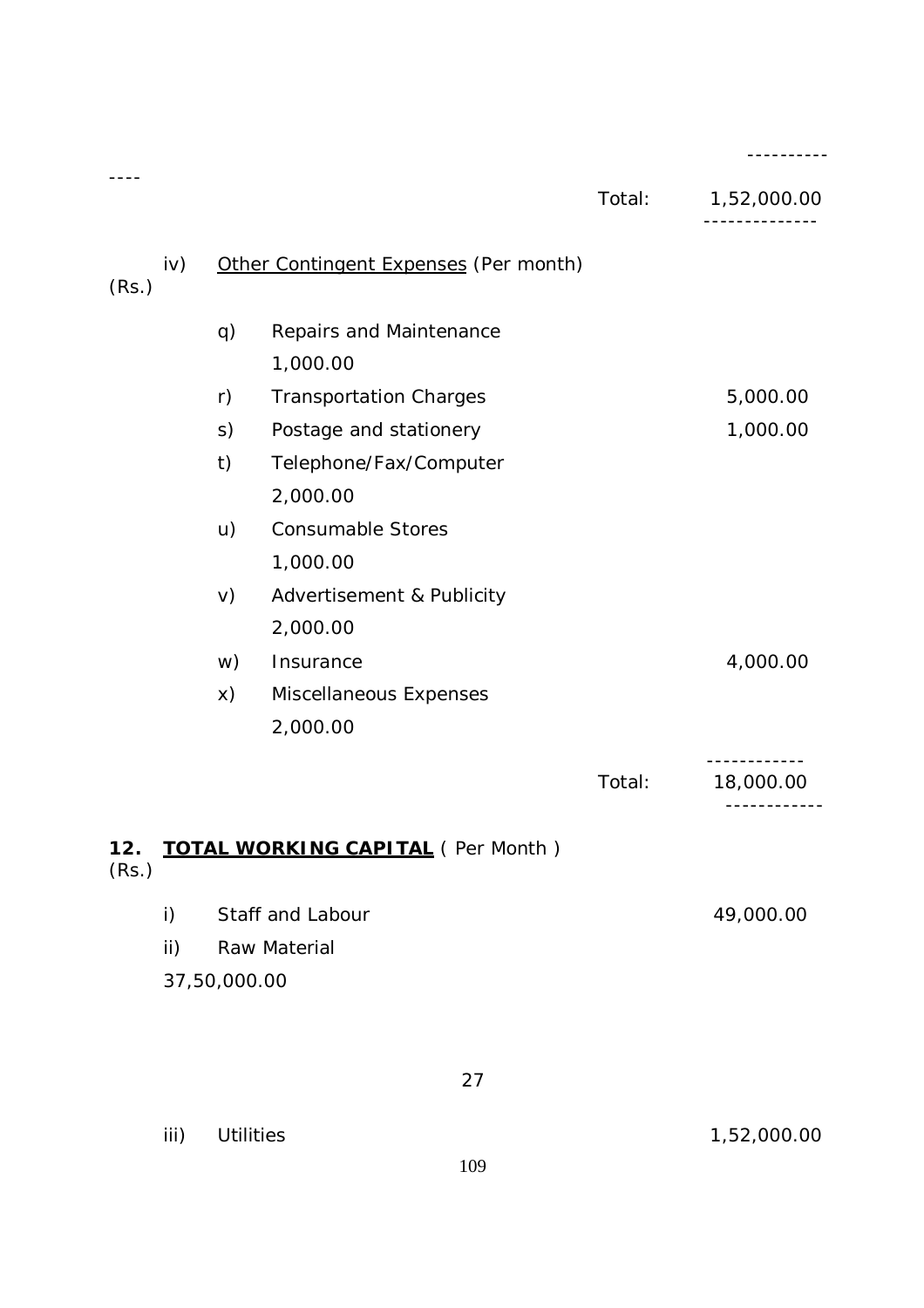|       | . <u>.</u>               |                |                                                                         |          | Total:     | 39,69,000.00      |
|-------|--------------------------|----------------|-------------------------------------------------------------------------|----------|------------|-------------------|
|       |                          |                | Working Capital for 3 months                                            |          |            | 1,19,07,000.00    |
| 13.   |                          |                | <b>TOTAL CAPITAL INVESTMENT</b>                                         |          |            |                   |
| (Rs.) | 1,09,05,000.00           |                | A. Fixed Capital                                                        |          |            |                   |
|       | 1,19,07,000.00           | В.             | Working Capital for 3 months                                            |          |            |                   |
|       |                          |                |                                                                         |          | Total:     | 2,28,12,000.00    |
| 14.   |                          |                | <b>FIANCIAL ANALYSIS</b>                                                |          |            |                   |
|       | А.                       |                | Cost of Production (per year) (300 days)                                |          |            |                   |
|       |                          | (a)            | <b>Total Recurring Cost</b>                                             |          |            |                   |
|       |                          | 4,76,28,000.00 |                                                                         |          |            |                   |
|       |                          | (b)            | Depreciation on building @ 5%                                           |          |            |                   |
|       | 17,500.00                |                |                                                                         |          |            |                   |
|       |                          | (c)            | Depreciation on machinery& equipment @ 10%                              |          |            |                   |
|       |                          |                | 10,00,500.00                                                            |          |            |                   |
|       |                          | (d)            | Depreciation on Dies, Moulds &<br>80,000.00<br>office equipment $@$ 20% |          |            |                   |
|       |                          | (f)            | Interest on total Capital Investment @ 12%<br>27, 37, 440.00            |          |            |                   |
|       |                          |                |                                                                         |          | Total:     | 5, 14, 63, 440.00 |
|       |                          |                |                                                                         |          | Or Say Rs. |                   |
|       | 5, 14, 63, 000. 00<br>В. |                | Sales/Turn over (per year)                                              |          |            |                   |
|       |                          | Item           |                                                                         | Qty.(MT) | Rate (MT)  | Value (Rs.)       |
|       |                          |                |                                                                         | 110      |            |                   |

iv) Other Contingent Exp. 18,000.00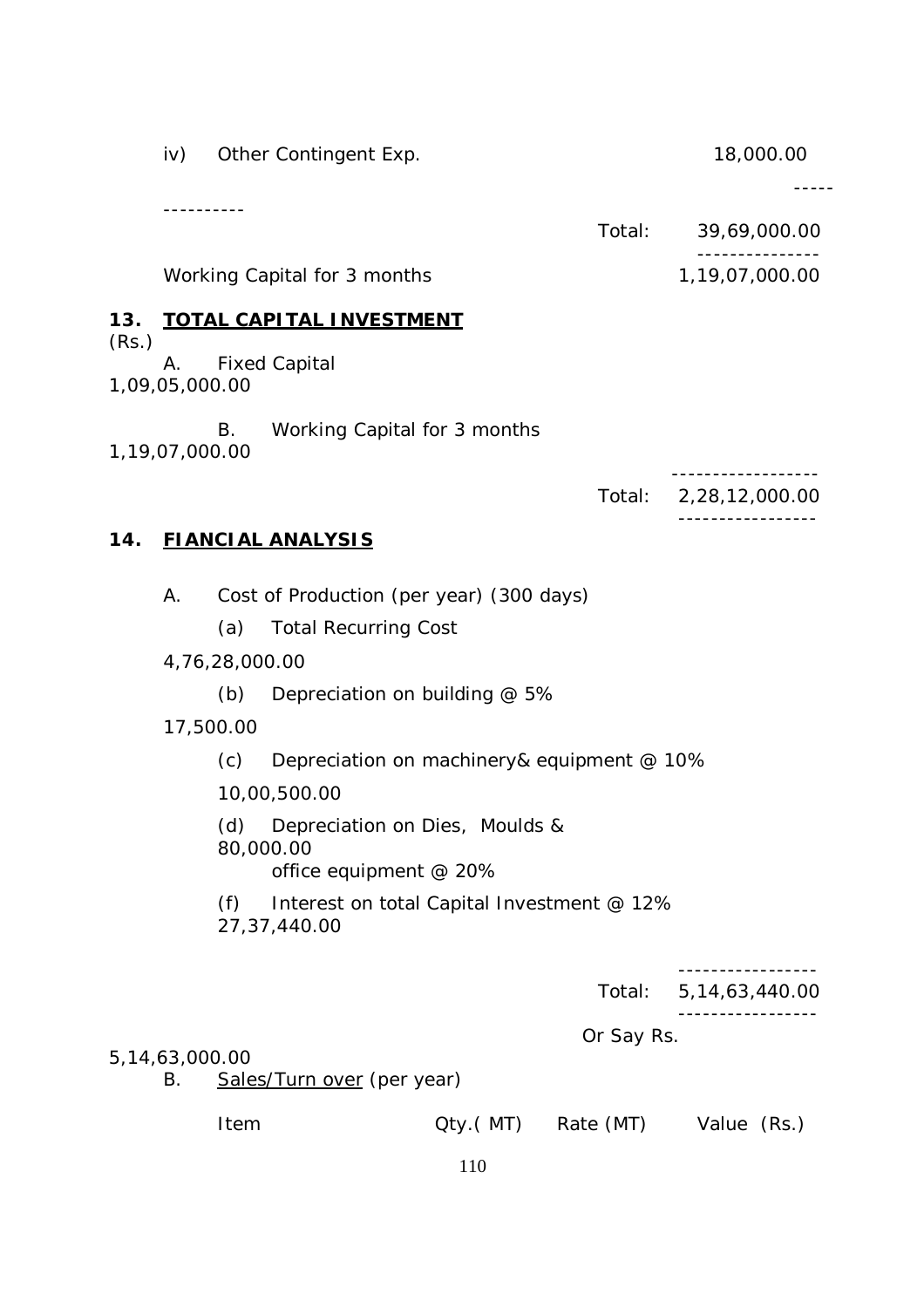|              | <b>HDPE Laminated</b><br><b>Collapsible Tubes</b> |     | 600                                                  | 95,000           |              |         | 5,70,00,000.00 |
|--------------|---------------------------------------------------|-----|------------------------------------------------------|------------------|--------------|---------|----------------|
| C.           | Net Profit (Per year)                             |     |                                                      |                  |              |         |                |
|              | Sales $(Rs)$ – Cost of Production $(Rs.)$         |     |                                                      |                  |              | $=$     | Profit         |
|              | (Rs.)                                             |     |                                                      |                  |              |         |                |
| 55,37,000.00 | 5,70,00,000 - 5,14,63,000                         |     |                                                      |                  |              |         | $=$            |
| D.           | Net Profit Ratio                                  | $=$ | Net Profit x 100                                     | Sales            |              |         |                |
|              |                                                   | $=$ | 55,37,000 x 100<br>5,70,00,000<br>28                 |                  | $=$ $-$      | 9.71 %  |                |
| Ε.           | Rate of Return                                    |     | $=$<br><b>Total Capital Investment</b>               | Net Profit x 100 |              |         |                |
|              |                                                   | $=$ | 55,37,000 x 100<br>2,28,12,000                       |                  | $=$ $\qquad$ | 24.27 % |                |
| $F_{\rm{H}}$ | <b>Break-even Point</b>                           |     |                                                      |                  |              |         |                |
|              | Fixed Cost (Per Year)                             |     |                                                      |                  |              |         | Rs.            |
|              | a)                                                |     | Depreciation on Building @ 5%                        |                  |              |         |                |
|              | 17,500.00                                         |     |                                                      |                  |              |         |                |
|              | b)                                                |     | Depreciation on Machinery & Equipment @ 10%          |                  |              |         |                |
|              | 10,00,500.00                                      |     |                                                      |                  |              |         |                |
|              | $\mathsf{C}$ )                                    |     | Depreciation on Moulds/Dies & Office Equipment @ 20% |                  |              |         |                |
|              | 80,000.00                                         |     |                                                      |                  |              |         |                |
|              | d)<br>Insurance                                   |     |                                                      |                  |              |         | 48,000.00      |
|              | e)                                                |     | Interest on total capital investment                 |                  |              |         |                |
|              | 27, 37, 440.00                                    |     |                                                      |                  |              |         |                |